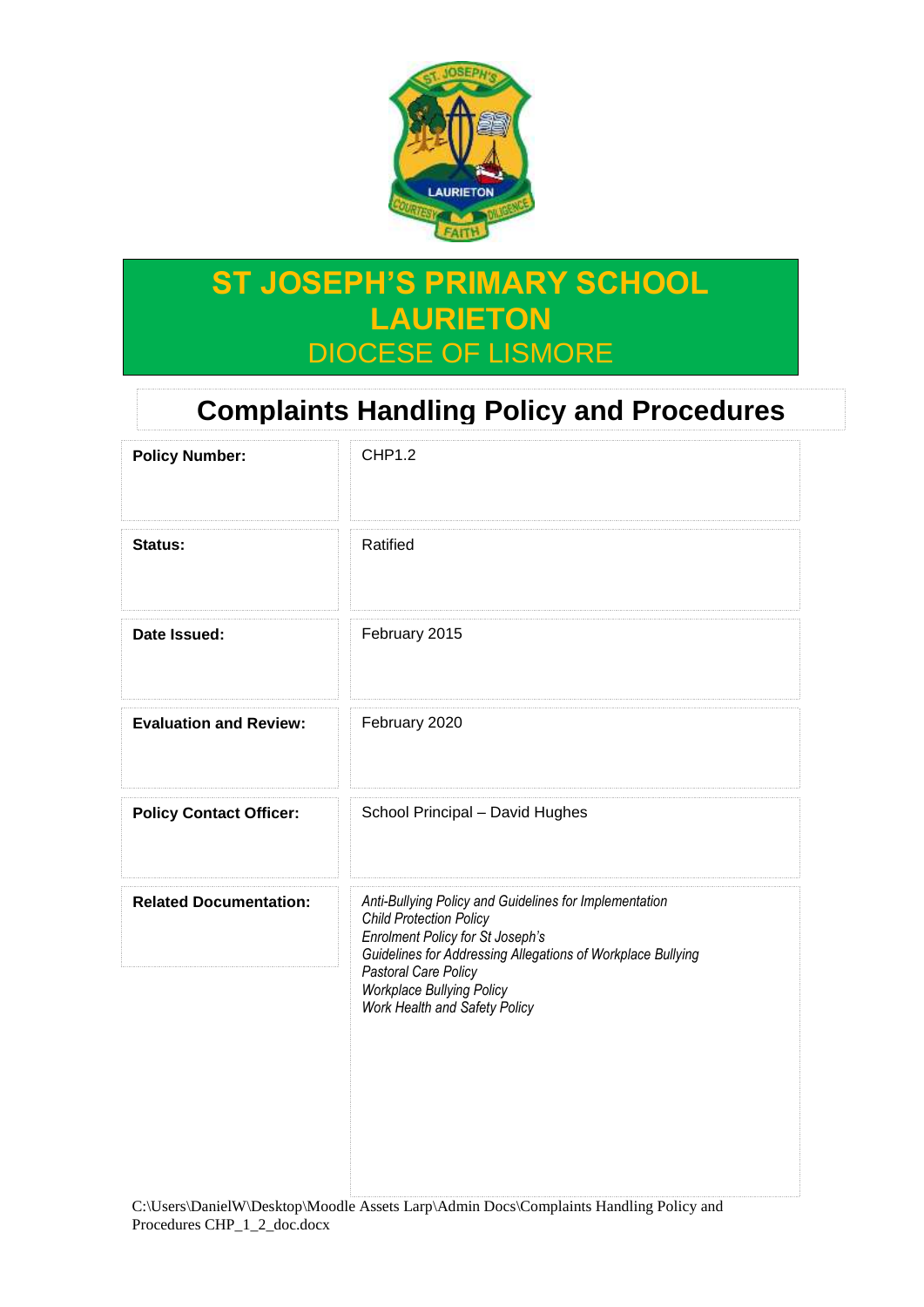### **Rationale:**

St Joseph's Laurieton is committed to providing a safe work environment for all workers and students. The purpose of this Complaints Handling Policy and Procedures is to establish a framework for the handling of complaints that relate to the operation of St Joseph's Laurieton.

We acknowledge that as either a member of staff, a student, a parent or a member of the wider community you can sometimes feel aggrieved about something that is happening at a school which appears unsatisfactory, or unreasonable. You may make a complaint about any policy or procedure, decision, behaviour, act or omission (whether by the principal, members of the executive or other staff or students) that you consider to be unsatisfactory or unreasonable.

It is always our aim to seek to resolve issues through direct discussion between you and other parties. However there may be instances in which it is not possible to take up the issue with the other party directly or doing this does not resolve the matter. It is in such cases that the Complaints Handling Policy and Procedures should be utilised.

A distinctive feature of the Complaints Handling Policy and Procedures is to ensure, so far as is reasonably practicable, that complaints are addressed in a timely and confidential manner at the lowest appropriate management level, in order to prevent minor problems or concerns from escalating. We expect that complaints will be brought forward and resolved in a respectful manner recognising the dignity of each person concerned in the process. The policy recognises that a number of more minor or simple matters can be resolved without recourse to the formal complaint handling process but rather, quickly and simply, by discussion between the appropriate people.

# **Scope:**

This is the framework that will govern a complaint you may wish to make. Through this policy we will:

- endeavour to increase the level of satisfaction and improve the relationship between St Joseph's Laurieton School, parents and the wider community
- improve the level of parent satisfaction with St Joseph's School and the relationship of parents and families with school and teachers
- respect and recognise the innate dignity of each person in any way involved with the school
- recognise the rights of a person who is the subject of a complaint (the respondent)
- protect the confidentiality of both you and the respondent
- recognise and protect your right to comment and complain
- provide an efficient, fair and accessible mechanism for prompt investigation and resolution of complaints in accordance with the principles of natural justice
- ensure, so far as is reasonably practicable, information is available on the complaints handling process
- enable the nature of complaints to be monitored to improve the quality of services by identifying and rectifying practices that may be impeding the quality of services
- ensure, so far as is reasonably practicable, that the complaint handling process is transparent and comprehensive

#### **Procedures:**

#### **What constitutes a complaint?**

This procedure explains what to do if you have a complaint about any decision, behaviour, act or omission at St Joseph's School.

C:\Users\DanielW\Desktop\Moodle Assets Larp\Admin Docs\Complaints Handling Policy and Procedures CHP\_1\_2\_doc.docx A complaint is an expression of significant dissatisfaction with the policies, procedures or service provided by the school. Complaints may be oral or written. Written complaints include those sent by letter, fax or email. Written notes need to be made following oral complaints. You could have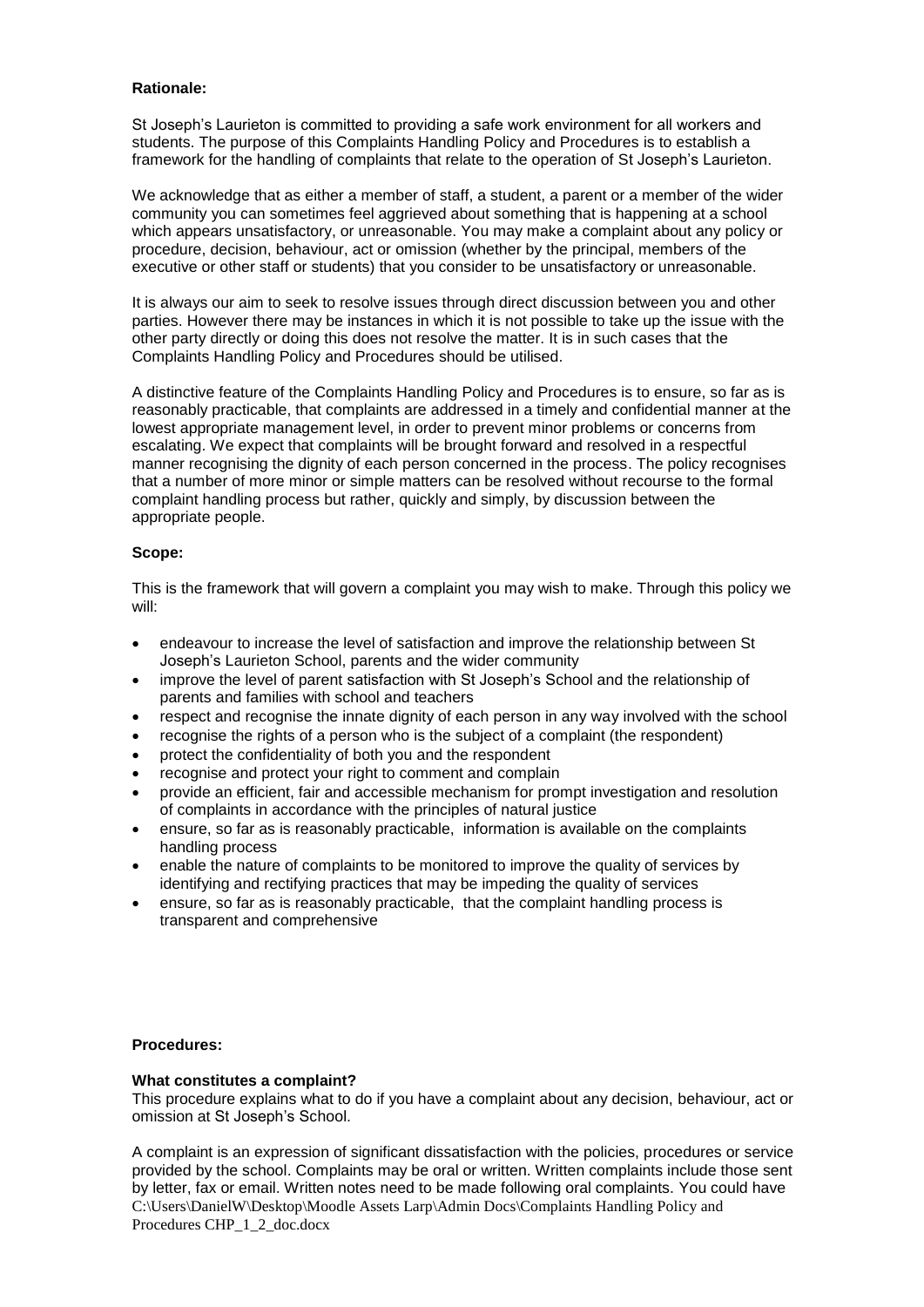a complaint about, for example:

- student disciplinary procedures
- homework
- damage/loss of personal property
- student bullying
- school management and school fees
- quality of teaching
- breach of privacy
- school resources
- work health and safety issues

# **What matters are not dealt with under this policy?**

There are specific complaint procedures in place for the following matters:

- child protection issues (ie. if the complaint is about alleged inappropriate physical contact, sexual misconduct, neglect, or psychologically harmful conduct by an adult towards any child or young person. All such complaints should be made directly to the principal.
- workplace bullying
- harassment
- enrolment
- employment relations

You can obtain further information about how to pursue complaints of this nature from the principal.

The procedures described below outline the processes which will be followed at St Joseph's Laurieton in relation to complaints excluding those relating to issues listed above.

Where students with special needs are involved in any aspect of complaint resolution every assistance will be given to them in keeping with their education plan to ensure, so far as is reasonably practicable, that they may fully engage with the procedures detailed in this policy.

#### **If you believe you have a problem or concern**

The first step is to outline the behaviour that you believe is unfair or has caused concern to the person with whom you have an issue. This may be the easiest way of resolving your dissatisfaction if you feel comfortable speaking to the other person involved. You can explain what behaviour, decision, policy or action was unfair or caused you concern and why. Through discussion the issues may become clear and the parties have a chance to address the problem. Many concerns and complaints can be resolved at this level. If you choose to speak to the person it would be helpful if you could:

- describe clearly the action or behaviour that is objected to
- focus on the behaviour of the person not on their personality
- speak clearly and calmly
- state the outcome you are seeking

Where you feel that you cannot approach the person directly or you are not happy with their response or reaction or the complaint is very serious, you should approach the principal with your complaint or concern.

#### **To whom should you speak?**

- For members of staff with a complaint about another staff member you should wherever possible first raise the matter with the school harassment officer or the principal.
- For members of a staff with a complaint about a parent you should first raise the issue with the principal.
- For members of staff with a complaint about a student you should first raise the issue with the principal.
- If you are a parent with a complaint about a student other than your own child you should raise it with the school principal.
- If you are a parent with a complaint about a member of staff the issue should first be discussed with the relevant teacher or the principal.

C:\Users\DanielW\Desktop\Moodle Assets Larp\Admin Docs\Complaints Handling Policy and Procedures CHP\_1\_2\_doc.docx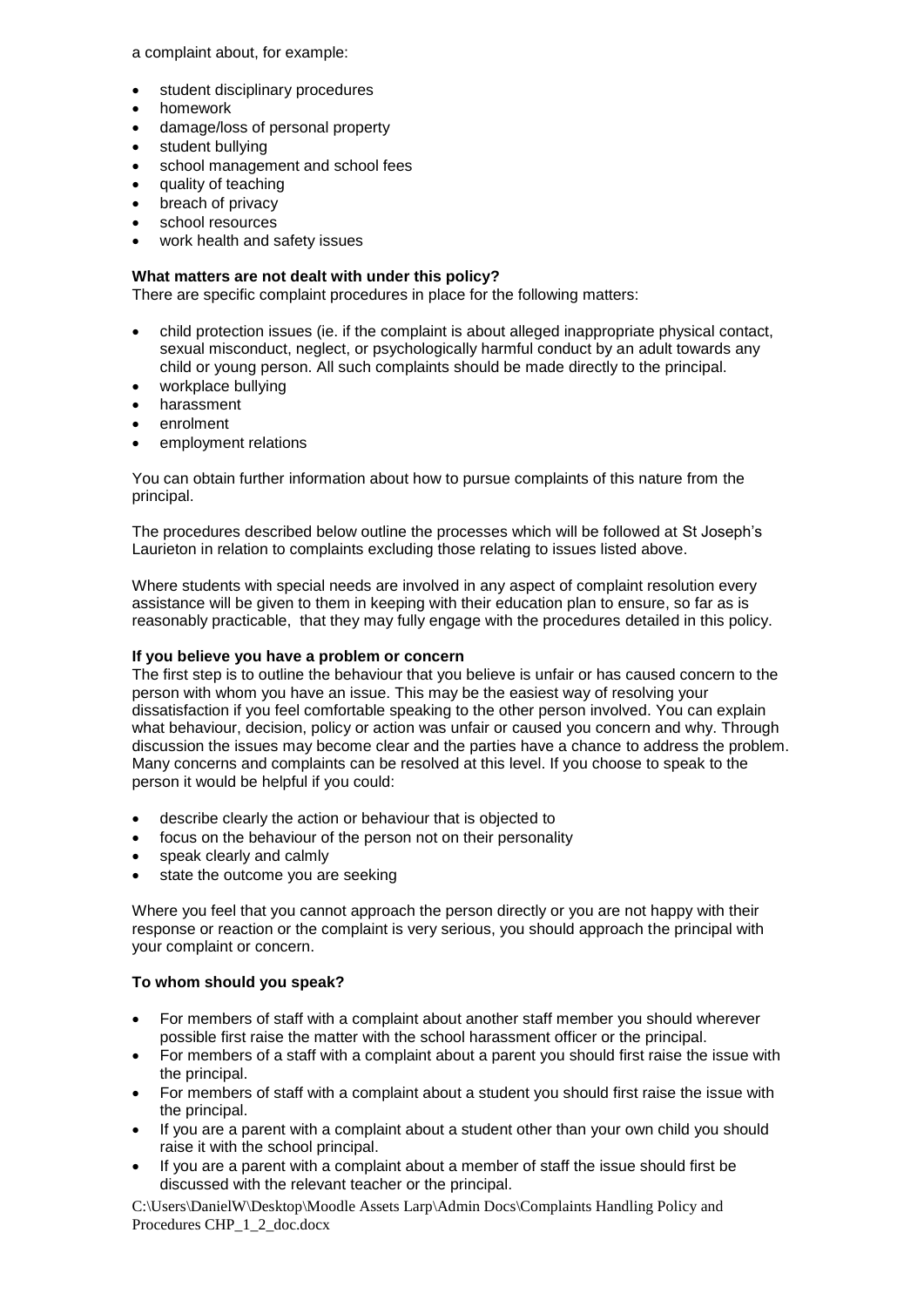- If you are a student with a complaint about another student you should raise the issue with your class teacher.
- If you are a student with a complaint about a member of staff you should raise it first with your class teacher or the principal.

# **How we go about resolving your complaint**

The first step with any complaint is to ensure, so far as is reasonably practicable, that the appropriate person is handling your complaint on the basis of subsidiarity. When this has be ascertained, the person handling your complaint will record details of the information you provide in support of your complaint, ask you what action you would like taken in response to your complaint and explain to you how the complaints procedure works. In the event that you wish to make a formal complaint then the following steps are undertaken.

The person handling your complaint will:

- Invite you to bring a support person with you to any meeting that you are invited to attend to consider your complaint. Any person to whom your complaint relates will similarly be invited to bring a support person. The support person is invited to support and observe but not interrupt the meeting. The support person should not answer questions on your behalf and must maintain confidentiality about all matters discussed at the meeting.
- Put the information received from you to the person about whom the complaint is made or to the person responsible for the particular area of school life to which the complaint relates and seek her / his response.
- If appropriate interview any witnesses involved. This will be done carefully so as not to breach confidentiality.
- Upon considering all the information gathered, reach a conclusion and advise you and any person to whom the complaint relates, of the outcome of the investigation.

#### **What are the possible outcomes?**

A complaint may be resolved in a variety of ways. This will depend on whether or not the complaint is substantiated, the seriousness of the matter, the wishes of the complainant and the nature of the working relationship of the persons involved. A complaint is said to be substantiated if the person investigating it believes that on the balance of probabilities the allegation did occur.

If the complaint is upheld or sustained, the following are some possible outcomes depending on the nature of the complaint:

- an agreement between you and other parties
- a verbal or written apology
- the review of a policy or procedure
- mediation
- targeted professional development opportunity or training
- dissemination of information
- referral to counselling
- directions about further interaction between the you and other parties to the complaint
- where a staff member is the subject of the complaint, disciplinary action may follow
- where a student is the subject of the complaint, a range of sanctions as set out in the school discipline policy may be invoked

If a complaint is not upheld or not substantiated (e g the evidence is insufficient on the balance of probabilities) but some issue comes out of the investigation that is required to be addressed then, possible outcomes include:

- relevant training for staff or students
- monitoring of behaviour of staff, students or parents
- counselling for the parties involved
- mediation at local level
- review of policy or procedure

If the complaint is proved not to have happened at all, or if there is evidence that the complaint

C:\Users\DanielW\Desktop\Moodle Assets Larp\Admin Docs\Complaints Handling Policy and Procedures CHP\_1\_2\_doc.docx